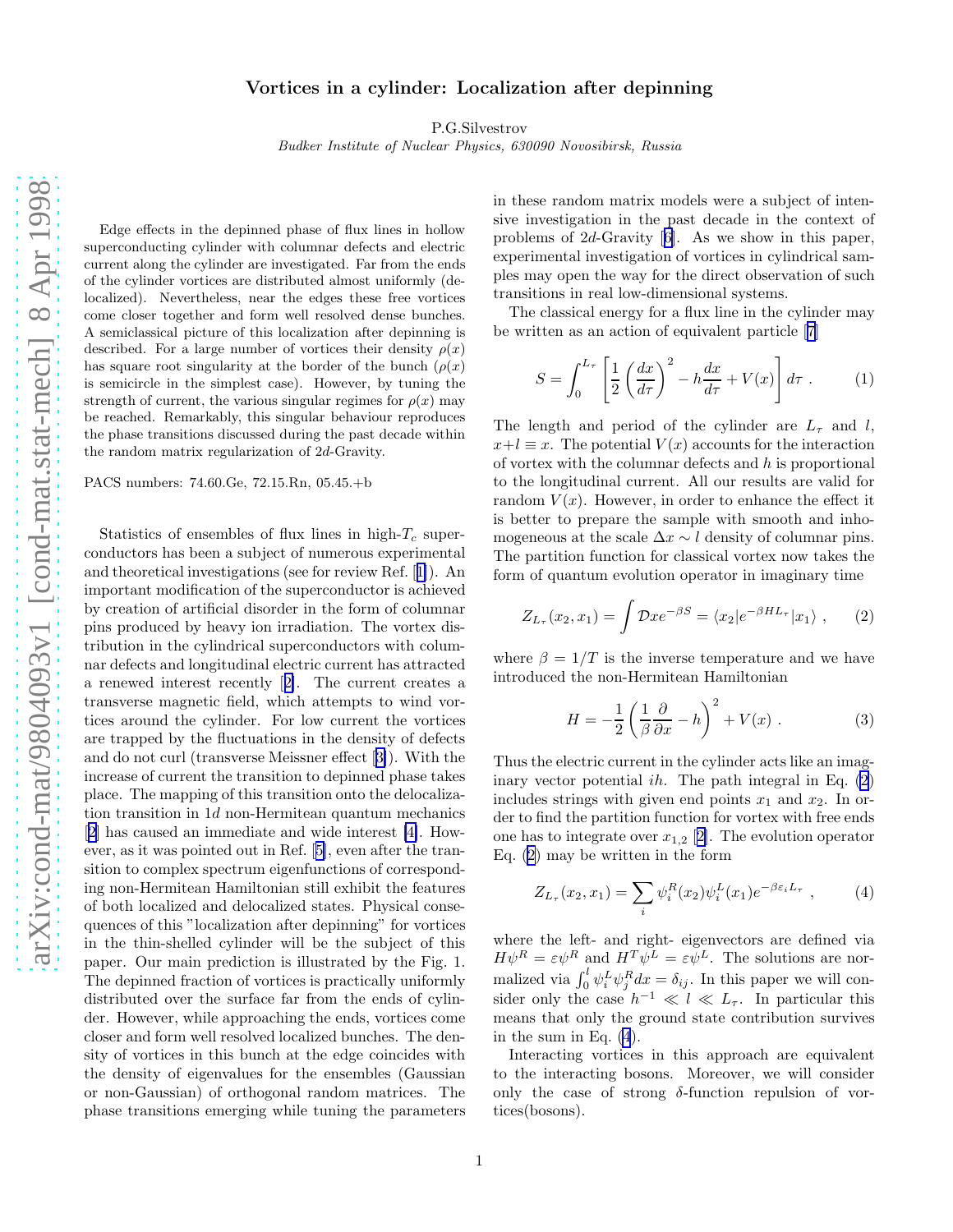<span id="page-1-0"></span>Interesting for us physical information is contained in the slow harmonics of the potential  $V(x)$ . Therefore, in this paper we will restrict our attention on the case  $dV/dx \ll V$ . Also we will consider the case of strong depinning current  $h^2 \gg V$ .

$$
\psi = \frac{\exp(-\sigma)}{\sqrt{l}}, \ \sigma = \beta \int_0^x (\sqrt{2(V-\varepsilon)} - h) dx' + \dots \quad (5)
$$

The corrections to  $\sigma$  may be also easily found. The quantization condition, which allows one to find the set of complex eigenvalues  $\varepsilon_n$ , is  $\sigma(l) - \sigma(0) = 2\pi ni$ . It will be enough for us to consider only low lying excitations of the Hamiltonian Eq. [\(3](#page-0-0)). In this case

$$
\varepsilon_n = -(ikT - h)^2/2 + \langle V \rangle \quad , \quad k = 2\pi n/l \quad , \quad (6)
$$
  

$$
\sigma_n(x) = -ikx + \int_0^x \frac{V(x') - \langle V \rangle}{hT} dx' \ .
$$

Here  $\langle V \rangle = l^{-1} \int_0^l V dx$ . The most exciting in this result is that  $\sigma(x)$  acquires the nontrivial real part in the presence of columnar field  $V(x)$  (in general  $|Re \sigma| \gg 1$  if  $l \gg h/V$ ). This means that even after the depinning transition eigenvectors of the non-Hermitean Hamiltonian Eq. [\(3](#page-0-0)) still remain strongly (exponentially!) localized. The localization described by the Eqs. (5,6) has almost nothing in common with usual localization at  $h = 0$ . To see this consider the simple example of very wide square-well potential:  $V = U_0$  for  $0 < x < l/2$ and  $V = -U_0$  for  $-l/2 < x < 0$ . Instead of almost extended ground state in the absence of transverse field  $\psi(h=0) \sim \sin(2\pi x/l)$  at  $-l/2 < x < 0$  one finds via the Eq. (6) the clearly localized even for  $h^2 \gg U_0$  eigenvec-tor $\psi_0^R \sim \exp(-U_0|x|/h)$  [[9\]](#page-3-0). Moreover, we see from this example that the imaginary vector potential first creates the localized states (maximum of localization is reached at  $h^2 \sim V - \langle V \rangle$ . However, with further increase of h the localization length grows up again. All eigenstates described by the Eq. (6) are localized near the minimum of  $\sigma_0(x)$ . This feature of "non-Hermitean" localization is also in sharp contrast with the usual Anderson case, where eigenstates with close energy strongly repel in the coordinate space.

The Eqs. (5,6) describe localization of eigenvectors by the long wave-length harmonics of potential  $V(x)$  in strong imaginary vector potential. In the case of random disorder, however, a part of eigenfunctions (whose with the localization length  $\xi < h^{-1}$  may be localized in the usual Anderson sense on the rare local fluctuations of $V(x)$  [[2\]](#page-3-0). In this case, if there are only few vortices in the sample, they will be trapped by these true localized states. However, with increase of the number of fluxes, the fraction of depinned vortices emerges. Corresponding wave functions are described again by the analog of Eqs. (5,6). Just this situation is shown on the Fig. 1.

The localization described by the WKB formula Eq. (5) should have a simple classical explanation. Indeed, the action for the solution of classical equation of motion for the string connecting points  $x_1$  and  $x_2$  with n windings over the cylinder may be shown to have a form

$$
S_{cl}^{(n)} = \varepsilon L_{\tau} + \int_{x_1}^{n l + x_2} (\sqrt{2(V - \varepsilon)} - h) dx \quad , \tag{7}
$$

where the classical energy  $\varepsilon$  should be found from  $\int_{x_1}^{nl+x_2} dx/\sqrt{2(V-\varepsilon)} = L_{\tau}$ . Note that we use the reversed sign of the kinetic energy  $\varepsilon = -\dot{x}^2/2 + V$  compared to usual classical definition. In order to find the most important classical configuration we have to determine the minimum of  $S^{(n)}$  with respect to n. For  $n \gg 1$ one has for  $\Delta S_{cl} = S_{cl}^{(n+1)} - S_{cl}^{(n)}$ cl

$$
\Delta S_{cl} = \delta \varepsilon \left( L_{\tau} - L_{\tau} \right) + \int_0^l (\sqrt{2(V - \varepsilon)} - h) dx \;, \quad (8)
$$

where  $\delta \varepsilon$  is the energy difference for two paths. Thus, the condition of extremum  $dS^{(n)}/dn = 0$  coincides with the semi-classical quantization condition for the ground state of Hamiltonian Eq. [\(3](#page-0-0)). Consequently, the contribution ofsmallest  $S_{cl}^{(n)}$  into the functional integral Eq. ([2\)](#page-0-0) is enough to reproduce the WKB result Eqs.([4,](#page-0-0)5) in the limit of large  $L_{\tau}$ . The classical consideration allows also to find the typical tilt of the vortex trajectory  $\langle \dot{x} \rangle =$  $h + O(V^2/h^3)$ .

The Hamiltonian Eq. [\(3](#page-0-0)) and its transpose are relatedvia  $H^T(h) = H(-h)$  [[2\]](#page-3-0). This simple equality allows one to introduce the conserving current for left- and right- eigenvectors with the same energy  $J =$  $\psi^{L'} \psi^R - \psi^L \psi^{R'} + 2h\psi^L \psi^R$ ;  $J' \equiv dJ/dx = 0$ . For small h and random  $V(x)$  in the thermodynamic limit  $l \to \infty$ one has  $J = 0$  for all low (real)energy states. Above some critical value  $Re \varepsilon = \varepsilon_c$  the current become nonzero and the energy acquires nontrivial imaginary part. This appearance of conserving current  $J \neq 0$  was usually considered as an indication of existence of delocalization transition in 1d non-Hermitean quantum mechanics. However, formally the existence of current shows the absence of exponential localization only for quantities bilinear in  $\psi^L$  and  $\psi^R$ . Individually  $\psi^L$  and  $\psi^R$  still may be localized. Indeed, for the WKB wave functions Eq. (5) one finds  $\psi^L(x)\psi^R(x) = l^{-1}$ , i.e. exponential growth of  $\psi^R$  is compensated by the same decrease of  $\psi^L$ . The probability to find vortex at the point  $x$  on the transverseslice  $\tau$  of the cylinder due to the Eq. ([2\)](#page-0-0) has the form  $\rho(x,\tau) = Z^{-1} \langle \Psi^f | e^{-\beta (L_{\tau}-\tau)H} | x \rangle \langle x | e^{-\beta \tau H} | \Psi^i \rangle$ . For large  $\tau, L_{\tau} - \tau \sim L_{\tau}$  one finds  $\rho(x, \tau) \sim \psi_0^R(x) \psi_0^L(x)$ . We see that the effect of localization is washed out inside the cylinder. However [\[2](#page-3-0),[8\]](#page-3-0), at the top of cylin- $\det_{\mathcal{L}} \rho^{R}(x) = \rho(x, L_{\tau}) \sim \psi_{0}^{R}(x)$  and at the bottom  $\rho^L(x) = \rho(x,0) \sim \psi_0^L(x)$  the vortex is strongly localized.

As we have told, the ensemble of vortices should be treated as the system of interacting bosons with single particle Hamiltonian Eq. [\(3](#page-0-0)). At least for low density of fluxes, the inter-boson interaction is equivalent to shortrange repulsion  $U = U_0 \delta(x - x')$ . For many vortices the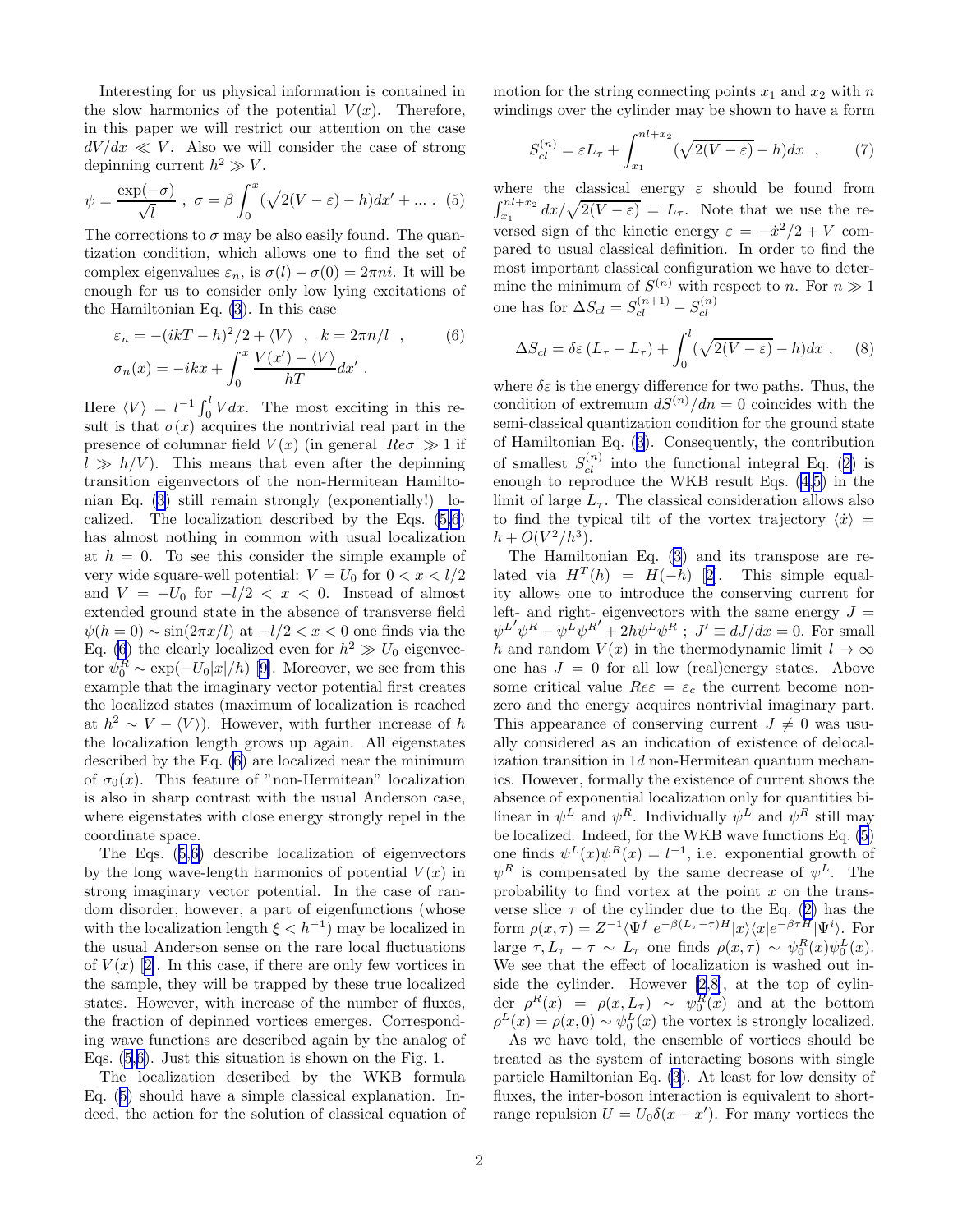single-particle wave functions  $\psi_i^{R,L}$  and energy  $\varepsilon_i$  should be replaced by the many-particle ones  $\Psi_i^{R,L}$  and the total energy E. The ground state for impenetrable bosons is foundby the analogy with  $N$ -fermion solution  $[10]$  $[10]$ 

$$
\Psi^R = \prod_{i < j} \left( \prod_l sign(x_i - x_j + 2\pi l) \right) \frac{\det[\psi_n^R(x_m)]}{\sqrt{N!}} \ . \tag{9}
$$

Here  $\psi_n^R$  are the eigenvectors of the single particle Hamil-tonianEq. ([3\)](#page-0-0) with lowest  $Re \varepsilon_n$ . For odd N the eigenvectors should be the usual periodic  $\psi_n^R(x+l) = \psi_n^R(x)$ . However, for even  $N$  one should use the antiperiodic boundary conditions  $\psi_n^R(x+l) = -\psi_n^R(x)$ . In both cases the total ground state energy  $E = \sum \varepsilon_n$  entering the analog of the Eq. [\(4](#page-0-0)) is real. Also for the even and odd N and smooth  $V(x)$  the  $\psi_n^R(x)$  are well described by the Eqs.([5,6](#page-1-0)). Within this approximation the wave function is further simplified

$$
\Psi^R = \frac{1}{\sqrt{N!}} \prod_m \frac{e^{-\sigma_0(x_m)}}{\sqrt{l}} \prod_{i < j} 2 \left| \sin \left( \frac{\pi (x_i - x_j)}{l} \right) \right| . \tag{10}
$$

Furthermore, in the most interesting case, when the function  $\exp(-\sigma_0(x_m))$  has a narrow  $(\Delta x \ll l)$  peak one may replace  $|\sin(\pi(x_i - x_j)/l)|$  by  $\pi |x_i - x_j|/l$ . This means that the distribution of vortices described by the  $\Psi^R$  coincides formally with the distribution of eigenvalues of  $N \times N$  Orthogonal Random Matrix Ensemble with the weight function  $\exp(-Tr\sigma_0(M))$ . The density of vortices  $\rho(x)$  at the end of the cylinder is found after integration of the  $\Psi^R$  over the all  $x_i$  except for one. The saddle-point method (large N approximation) for calculation of such integrals was developed many years ago in Ref.[[11\]](#page-3-0). In particular, in the most general case of quadratic minimum of  $\sigma_0$  one has

$$
\sigma_0 = \frac{\alpha (x - x_0)^2}{2hT} \; ; \; \rho = \frac{\alpha}{\pi hT} \sqrt{\frac{2hT}{\alpha} N - (x - x_0)^2} \; . \; (11)
$$

Here we have shown explicitly the dependence of  $\sigma_0$  on the transverse field  $h$  and temperature  $T$ . The coefficient  $\alpha$  is determined only by the potential  $V(x)$ . With the increase of N the anharmonic contributions to  $\sigma_0$  should be also taken into account. For example one may write (we put  $x_0 = 0$ )

$$
\sigma_0 = \frac{1}{hT} \frac{\alpha x^2}{2} W(x/\lambda) , W(0) = 1 .
$$
 (12)

Now  $\alpha$  contains the information about the strength of interaction  $V(x)$ , while  $\lambda$  is the characteristic length for its variation. The vortices at the edge of the cylinder in this case also form a smooth dense bunch with square root  $\rho(x)$  at the border (see Fig. 2a). The width of the bunch is  $x_c \sim \sqrt{N h T / \alpha}$  and the anharmonic contributions became important starting from  $N \sim N_c = \alpha \lambda^2 / hT$ . The new phenomena may take place if the function  $\sigma_0(x)$  has

more than one minimum. Some variants of a peculiar behavior of  $\rho(x)$  in this case are illustrated by Figs. 2b and 2c. With increase of  $N$  in the case of two minimums the second small stable bunch of vortices is born at some value  $N_1$ . These two bunches join together at the second critical value  $N_2$ . The moment of consolidation of two bunches into one is shown on the Fig. 2b. The density of states close to the transition in the vicinity of meeting point  $x_0$  is

$$
\rho = a(x - x_0)\sqrt{(x - x_0)^2 + \Delta[h - h_c]}
$$
 for  $h < h_c$ ,  
\n
$$
\rho = a((x - x_0)^2 + \Delta[h - h_c]/2)
$$
 for  $h > h_c$ , (13)

where a,  $\Delta$ ,  $x_0$  and  $h_c$  vary smoothly with the change of  $N$ ,  $T$ , or  $h$ . The number of vortices which may be kept in equilibrium in each well may be regulated by the external parameter h. This feature of the vortex distribution opens the way to create the metastable configurations like one shown on the Fig. 2c. For  $h < h_c^*$  the vortices are confined (during exponentially long time) in the deepest well. Above  $h_c^*$  the fast decay into second well takes place. The critical configuration shown on the Fig. 2c is characterized by the novel singular behaviour of the density at the border  $\rho(x) \sim (x-x_0)^{3/2}$ . Just this type of critical behaviour corresponds to the continuous limit in the Random Matrix regularization of 2d-Gravity.

The catastrophic change in vortex distribution at the transitions should also change the thermodynamic characteristics of the ensemble of flux lines. After integration over the positions of the ends of vortices one finds the partition function and the Free energy

$$
F = -T\ln(Z) = F_{L_{\tau}} + F_e^R + F_e^L. \tag{14}
$$

The contribution proportional to the total volume  $F_{L_{\tau}}$ in our simple case has the form

$$
F_{L_{\tau}} = NL_{\tau} \left\{-h^2/2 + \langle V \rangle + (\pi N T/l)^2/6 + f_0\right\} .
$$
 (15)

Here  $f_0(T)$  accounts for the short wave-length fluctuations of string and does not depend on  $h, V(x)$  and N. The more interesting for us are the edge contributions  $F_e^R$  and  $F_e^L$ . For large N and the quadratic  $\sigma_0$ 

$$
F_e^R = N^2 T \left\{ \frac{3}{8} + \frac{1}{4} \ln \left( \frac{\alpha^R l^2}{4\pi^2 N h T} \right) \right\} + N g_0 \ . \tag{16}
$$

Here again  $g_0$  depends on the details of regularization of the functional integral Eq.  $(2)$ . With the increase of N  $(\text{or } h, T)$  the edge Free energy changes smoothly until one meets one of the singular points considered above. The first possible singularity is the birth of new small bunch. The corresponding correction at  $N > N_1$  is

$$
\Delta F_e = -AT(N - N_1)^2 \ . \tag{17}
$$

Here  $A = A(N, hT) > 0$ . As we have learned from the 2d-Gravity, this correction is purely nonperturbative, i.e.